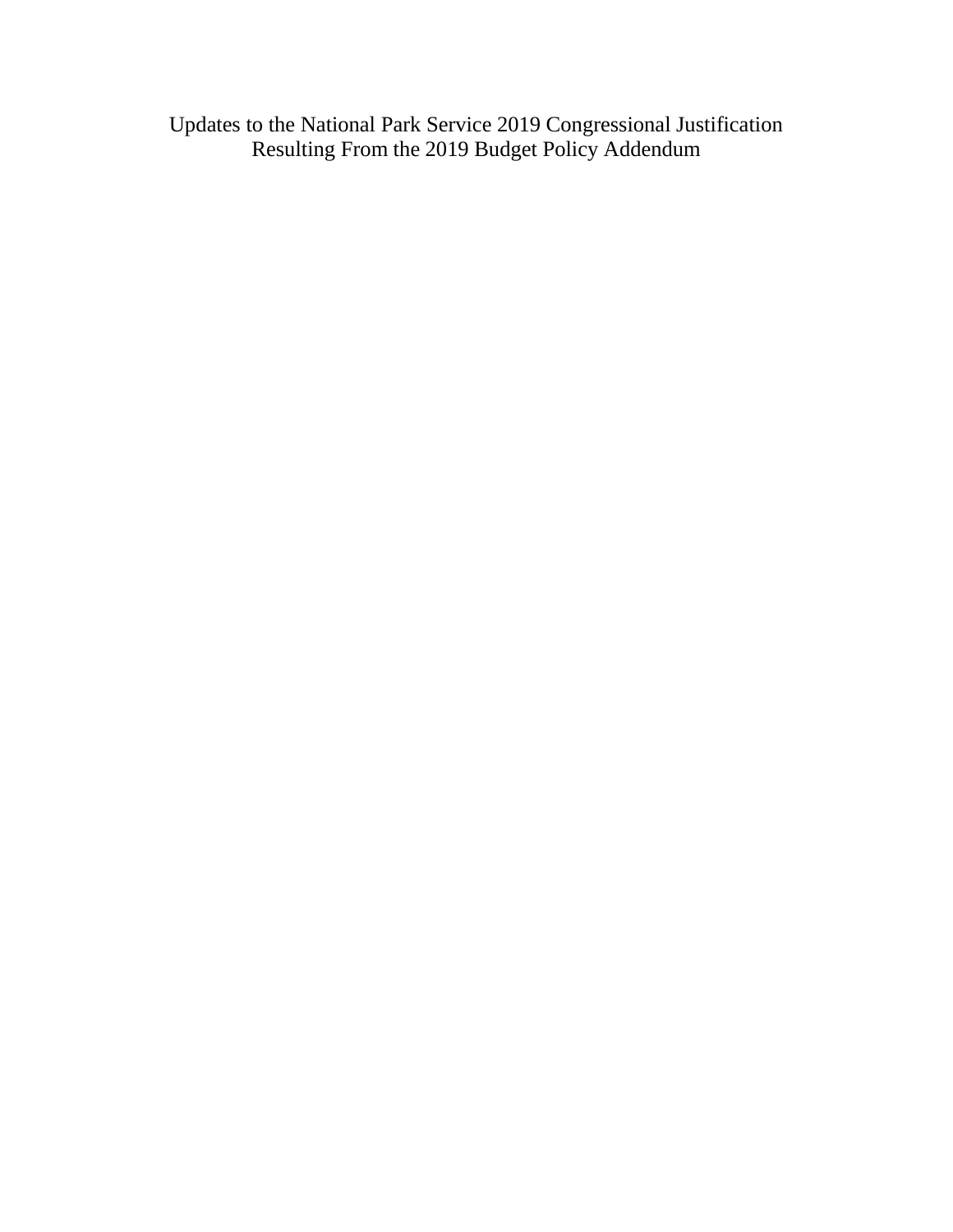| SUMMARY OF NATIONAL PARK SERVICE DISCRETIONARY APPROPRIATIONS      |                  |                     |                                    |                       |                                 |                        |  |  |  |  |
|--------------------------------------------------------------------|------------------|---------------------|------------------------------------|-----------------------|---------------------------------|------------------------|--|--|--|--|
| (Dollars in Thousands)                                             |                  |                     |                                    |                       |                                 |                        |  |  |  |  |
|                                                                    | 2018 CR Baseline |                     | 2019 Request Addendum <sup>1</sup> |                       | Change from<br>2018 CR Baseline |                        |  |  |  |  |
| Account                                                            | <b>FTE</b>       | Amount              | <b>FTE</b>                         | Amount                | <b>FTE</b>                      | Amount                 |  |  |  |  |
| Operation of the National Park System<br>Centennial Challenge      | 15,000<br>12     | 2,420,818<br>19.864 | 14,918<br>$\mathbf{0}$             | 2,425,117<br>$\Omega$ | $-82$<br>$-12$                  | $+4,299$<br>$-19,864$  |  |  |  |  |
| National Recreation and Preservation<br>Historic Preservation Fund | 218<br>$\Omega$  | 62,213<br>80,361    | 197<br>$\Omega$                    | 32,199<br>32,672      | $-21$<br>$\mathbf{0}$           | $-30,014$<br>$-47,689$ |  |  |  |  |
| Construction (and Major Maintenance)                               | 306              | 207.931             | 308                                | 241,333               | $+2$                            | $+33,402$              |  |  |  |  |
| Land Acquisition and State Assistance <sup>2</sup>                 | 83               | 160,929             | 56                                 | $-1,212$              | $-27$                           | $-162,141$             |  |  |  |  |
| <b>LWCF Contract Authority (cancellation)</b>                      | $\Omega$         | $-28,020$           |                                    | $\Omega$              | $\mathbf{0}$                    | $+28,020$              |  |  |  |  |
| Subtotal, Discretionary                                            | 15.619           | 2.924.096           | 15,479                             | 2,730,109             | $-140$                          | $-193,987$             |  |  |  |  |

*1. Amounts presented in this table reflect an additional \$299.020 million provided in the the Budget Policy Addendum for 2019, which includes an increase for the National Park Service, Operation of the*  National Park System (ONPS) account of \$270.880 million and an adjustment to the LWCF Contract Authority Cancellation of \$28.140 million. It also reflects an FTE increase of 1,639 FTE to the ONPS account

*and discretionary total. These changes are not reflected in the 2019 President's Budget documents.*

*2. The 2019 discretionary request for the Land Acquisition and State Assistance account is a total of -\$1.2 million, comprised of \$8.8 million in new budget authority offset by a \$10.0 million cancellation of prior year balances.*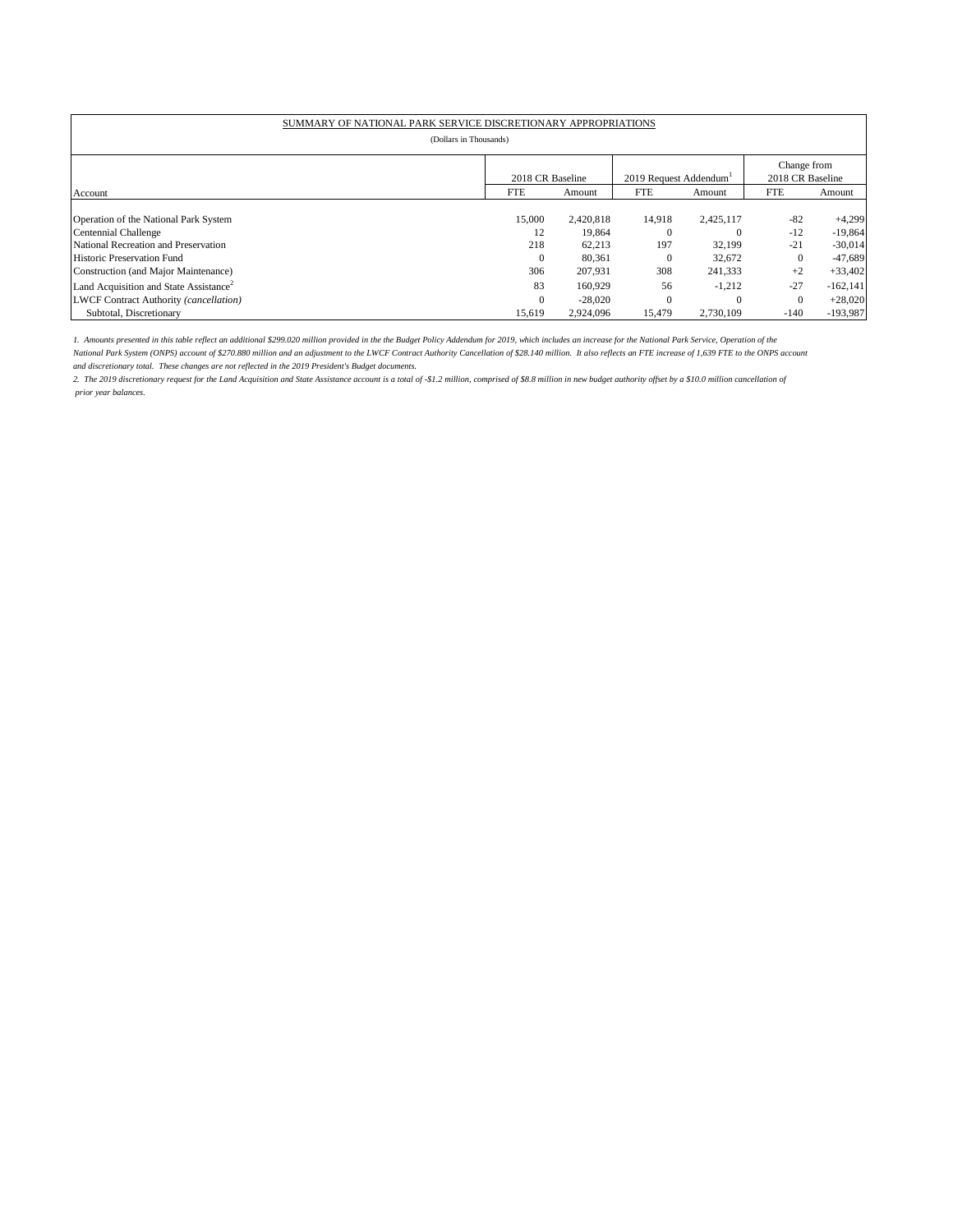# **Summary of Requirements for the Operations of the National Park System (ONPS)**<br>
(Dollars in Thousands)

#### **Summary of FY 2019 Budget Requirements: ONPS**

|                                                         | 2017 Actual |               |            | <b>2018 CR Baseline</b> |                                      | <b>Internal</b>             | <b>Program Changes</b><br>$(+/-)$ |               | <b>2019 Request -</b><br>Addendum <sup>1</sup> |           | <b>Change from</b><br>2018 CR Baseline |                |
|---------------------------------------------------------|-------------|---------------|------------|-------------------------|--------------------------------------|-----------------------------|-----------------------------------|---------------|------------------------------------------------|-----------|----------------------------------------|----------------|
| <b>Budget Activity/Subactivity</b>                      | <b>FTE</b>  | <b>Amount</b> | <b>FTE</b> | Amount                  | Costs &<br><b>Related</b><br>$(+/-)$ | <b>Transfers</b><br>$(+/-)$ | <b>FTE</b>                        | <b>Amount</b> | <b>FTE</b>                                     | Amount    | <b>FTE</b>                             | <b>Amount</b>  |
| <b>Park Management</b>                                  |             |               |            |                         |                                      |                             |                                   |               |                                                |           |                                        |                |
| Resource Stewardship                                    | 2,317       | 328,575       | 2,295      | 328,575                 | $+1,858$                             | $\overline{0}$              | $-11$                             | $-3,210$      | 2,284                                          | 327,223   | $-11$                                  | $-1,352$       |
| <b>Visitor Services</b>                                 | 2,630       | 260,061       | 2,609      | 260,061                 | $+1,671$                             | $\overline{0}$              | $-45$                             | $-3,617$      | 2,564                                          | 258,115   | $-45$                                  | $-1,946$       |
| Park Protection                                         | 2,566       | 367,112       | 2,537      | 362,912                 | $+2,233$                             | $\overline{0}$              | $-9$                              | 621           | 2,528                                          | 365,766   | $-9$                                   | 2,854          |
| Facility Operations and Maintenance                     | 4,485       | 780,782       | 4,449      | 780,782                 | $+2,860$                             | $\overline{0}$              | $-4$                              | $-1,679$      | 4,445                                          | 781,963   | $-4$                                   | 1,181          |
| Park Support                                            | 3,147       | 507,756       | 3,110      | 507,756                 | $+2,897$                             | $\overline{0}$              | $-13$                             | $-4,036$      | 3,097                                          | 506.617   | $-13$                                  | $-1,139$       |
| <b>Subtotal, Park Management</b>                        | 15,145      | 2,244,286     | 15,000     | 2.240.086               | $+11,519$                            | $\bf{0}$                    | $-82$                             | $-11,921$     | 14.918                                         | 2,239,684 | $-82$                                  | $-402$         |
| <b>External Administrative Costs</b>                    | O           | 180,732       |            | 180,732                 | $+5,861$                             | $\bf{0}$                    | $\mathbf{0}$                      | $-1,160$      | 0                                              | 185,433   | $\bf{0}$                               | 4,701          |
| <b>ISUBTOTAL, ONPS</b>                                  | 15,145      | 2.425,018     | 15,000     | 2,420,818               | $+17,380$                            | $\bf{0}$                    | $-82$                             | $-13,081$     | 14.918                                         | 2,425,117 | $-82$                                  | 4,299          |
| High Intensity Drug Trafficking Area (HIDTA) Transfer   |             | 102           |            | $\Omega$                | $\mathbf{0}$                         | $\theta$                    | $\overline{0}$                    | $\Omega$      | $\Omega$                                       |           | $\theta$                               | $\overline{0}$ |
| SUBTOTAL, ONPS - Budget Account Listing (BAL)           | 15,145      | 2,425,120     | 15,000     | 2,420,818               | $+17,380$                            | $\bf{0}$                    | $-82$                             | $-13,081$     | 14,918                                         | 2,425,117 | $-82$                                  | 4,299          |
| High Intensity Drug Trafficking Area (HIDTA) Transfer - |             |               |            |                         |                                      |                             |                                   |               |                                                |           |                                        |                |
| <b>Unobligated Balances</b>                             |             | 6             |            | $\Omega$                | $\Omega$                             | $\Omega$                    | $\Omega$                          |               | $\Omega$                                       |           | $\Omega$                               | $\Omega$       |
| TOTAL, ONPS - With Unobligated Balance Transfer         | 15,145      | 2,425,126     | 15.000     | 2,420,818               | $+17,380$                            | $\mathbf{0}$                | $-82$                             | $-13,081$     | 14.918                                         | 2,425,117 | $-82$                                  | 4,299          |

1. Amounts presented reflect an additional \$270.880 million provided in the *Budget Policy Addendum* for FY 2019.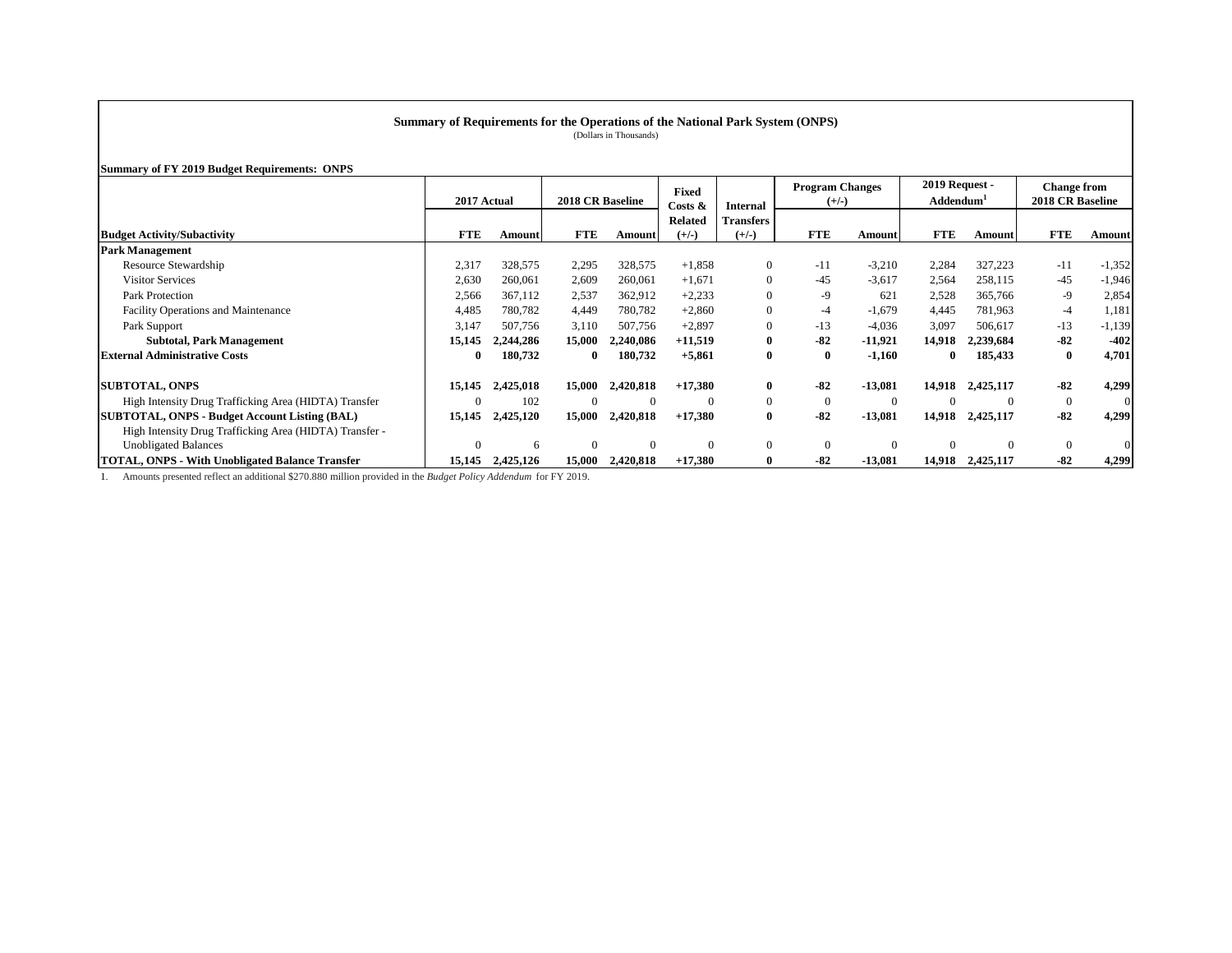# **OPERATION OF THE NATIONAL PARK SYSTEM**

#### **Appropriation Language**

*For expenses necessary for the management, operation, and maintenance of areas and facilities administered by the National Park Service and for the general administration of the National Park Service, \$2,425,117,000, of which \$9,949,000 for planning and interagency coordination in support of Everglades restoration and \$124,461,000 for maintenance, repair, or rehabilitation projects for constructed assets and \$126,575,000 for cyclic maintenance projects for constructed assets and cultural resources shall remain available until September 30, 2020.*

Note:

A full-year 2018 appropriation for this account was not enacted at the time the budget was prepared; therefore, the budget assumes this account is operating under the Continuing Appropriations Act, 2018 (Division D of P.L. 115-56, as amended). The amounts included for 2018 reflect the annualized level provided by the continuing resolution.

#### **Justification of Major Proposed Language Changes**

The phrase *for cyclic maintenance projects for constructed assets and cultural resources* was inserted to request specific cyclic maintenance project funding amounts in appropriations language, and make the funding available for two years.

The FY 2019 President's budget request also differs from the Consolidated Appropriations Act, 2017 (P.L. 115-31) in that it deletes the phrase ": *Provided*, That funds appropriated under this heading in this Act are available for the purposes of section 5 of Public Law 95-348." This language provided for payments in FY 2017 to American Memorial Park, an affiliated area of the National Park Service. A General Provision accomplishing the same is included in the FY 2019 President's budget, and therefore is no longer needed in the ONPS appropriations language.

### **Appropriations Language Citations**

**1. For expenses necessary for the management, operation, and maintenance of areas and facilities administered by the National Park Service**

Division A of subtitle I of title 54, United States Code, creates the National Park Service, defines the National Park System, and provides various authorities related thereto, including authority for management, operation, and maintenance of areas and facilities administered by the National Park Service.

Other parts of the United States Code provide authorities related to certain subjects, as follows:

5 U.S.C. 5901(a), Uniform allowance for employees of the National Park Service. 54 U.S.C. 1019, Concessions and Commercial Use authorizations. 16 U.S.C. 21 – 450ss-3, 459 to 460a-11, and 460m –460-kkk, Specific national park areas or categories of National Park areas.

16 U.S.C. 6801 note, Recreation fees and fee collection and use.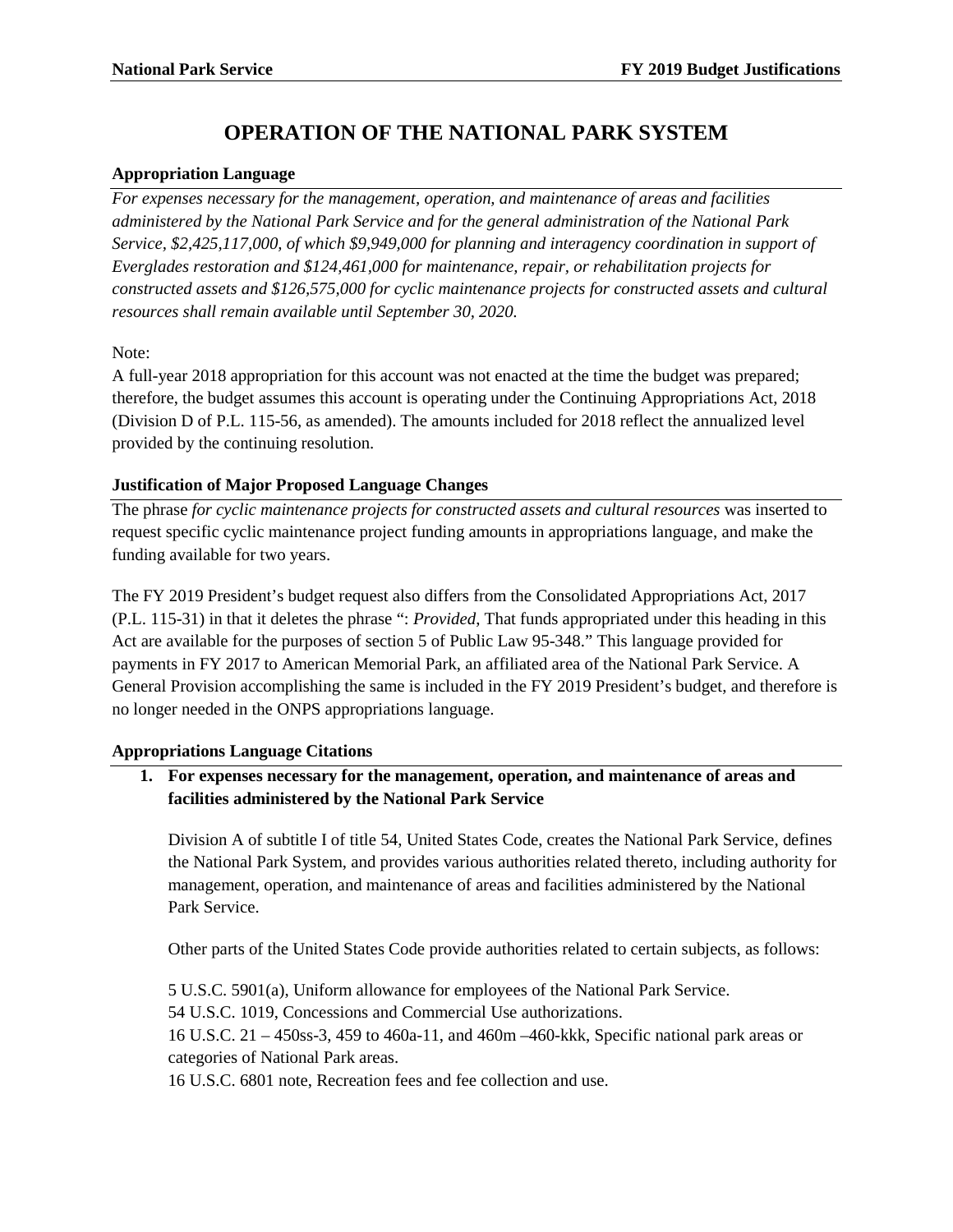54 U.S.C. 102303-102304, 320101-320104, 320106: Acquisition, operation and management of historic and archeological sites, buildings, and properties. 16 U.S.C. 1131-1136, National Wilderness Preservation System. 16 U.S.C. 1241-1249, National Scenic and National Historic Trails. 16 U.S.C. 1281(c), National Wild and Scenic Rivers System components. 54 U.S.C. 102701, Authorizes the law enforcement activities of the US Park Police.

#### **2. and for the general administration of the National Park Service**

54 U.S.C. 100101, 100301-100302, which creates the National Park Service, authorizes this provision, which is included because of the desire of Congress to collect the agency's general administrative expenses in one appropriation.

## **3. of which \$9,949,000 for planning and interagency coordination in support of Everglades restoration**

16 U.S.C. 410r-5 to 410r-8, the Everglades National Park Protection and Expansion Act of 1989, as amended, authorizes activities to restore Everglades National Park, and appropriations for this purpose. The following citation includes the length of availability for Everglades restoration funding; the NPS proposes the availability of funding for these funds to remain available for two years, consistent with past appropriations.

## **4. and \$124,461,000 for maintenance, repair, or rehabilitation projects for constructed assets and \$126,575,000 for cyclic maintenance projects for constructed assets and cultural resources shall remain available until September 30, 2020.**

54 U.S.C. 100101, 100301-100302, which creates the National Park Service, authorizes this provision. The NPS proposes the availability of funding for these funds to remain available for two years, consistent with past appropriations.